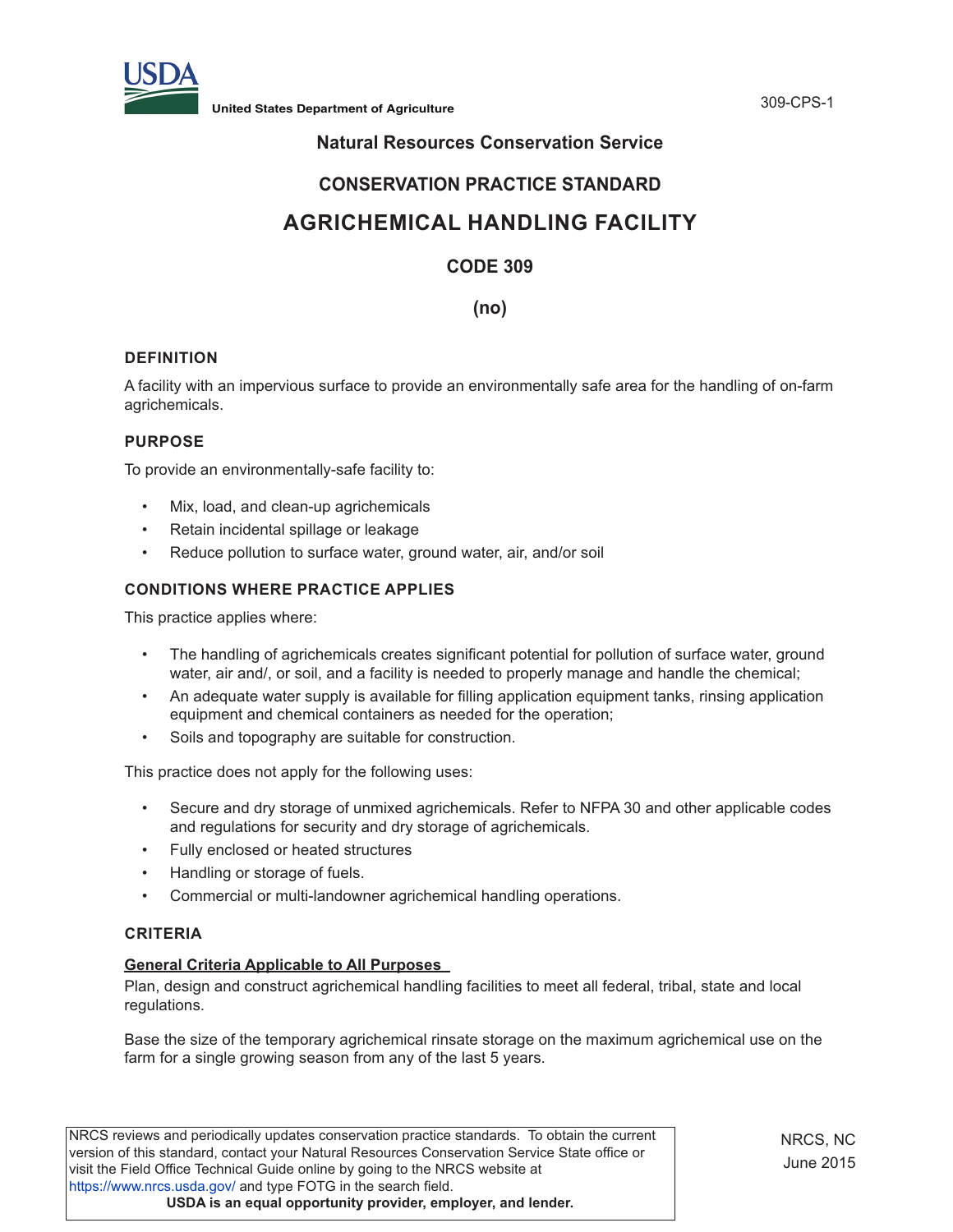Ensure the materials in the pad, hoses, pipes, valves, seals, connectors, filters, tanks, and related plumbing are compatible with the agrichemicals being handled and capable of withstanding the intended use.

Outlet drains are not permitted in the agrichemical handling facility.

Posts, pipes, hoses, discharge valves, or other features that may leak liquid chemicals will not pass through the floor, containment storage walls, or the sump.

Where the agrichemical handling facility is separate from the mixing/loading area and a hose is used to load the application equipment, provide containment on the mixing/loading area equal to that in the handling facility.

## **Criteria for Permanent Facilities**

#### **Location**

Locate the agrichemical handling facility as follows:

- Adjacent to or as near as practical to the existing agrichemical storage building;
- As far as practical from streams, channels, ponds, lakes, wetlands, sinkholes, and water wells, with a minimum setback distance of 100 feet;
- Isolated and located downwind from residences and other buildings used to store feed, seed, petroleum products, or livestock with a minimum distance as required by local regulations (A minimum distance of 200 feet from residences or other occupied buildings is recommended);
- At sites that have not been previously used for stationary pesticide storage and/or mixing/loading sites that may have been contaminated in the past.

Locate the bottom of the facility a minimum of two feet above any seasonal high water table.

Artificially lowering the water table would be acceptable under the following conditions:

- The artificial drainage system is at least 20 feet from any portion of the agrichemical handling facility including mix/load and transfer pads.
- The drawdown is analyzed using the ellipse equation or equivalent to illustrate the modified seasonal high water table.
- The artificial drainage system discharges to an observable sump with a shut off valve on the outlet pipe that may be closed in the event of an agrichemical spill in or around the agrichemical handling facility
- The design is approved by the State Conservation Engineer.

Locate above the 100-year floodplain elevation. However, if site restrictions require location within a floodplain, design to protect the facility from inundation and damage from the 25-year flood event, or larger if required by laws, rules, and regulations.

## **Agrichemical Handling Pad**

Size the pad to accommodate the largest spraying equipment. Equipment access is allowed from more than one direction. Provide adequate space on pad for maneuvering around equipment. Use a minimum of 2 feet for open facilities and 4 feet for partially enclosed facilities. When practical, base the minimum width of the mixing pad on the width of the spray equipment with the booms retracted. Additional room shall be included as necessary to accommodate worker access, tanks, pumps, hoses, and other equipment.

Slope the pad a minimum of 2% or ¼ inch per foot to allow for drainage to a water-tight collection area or sump.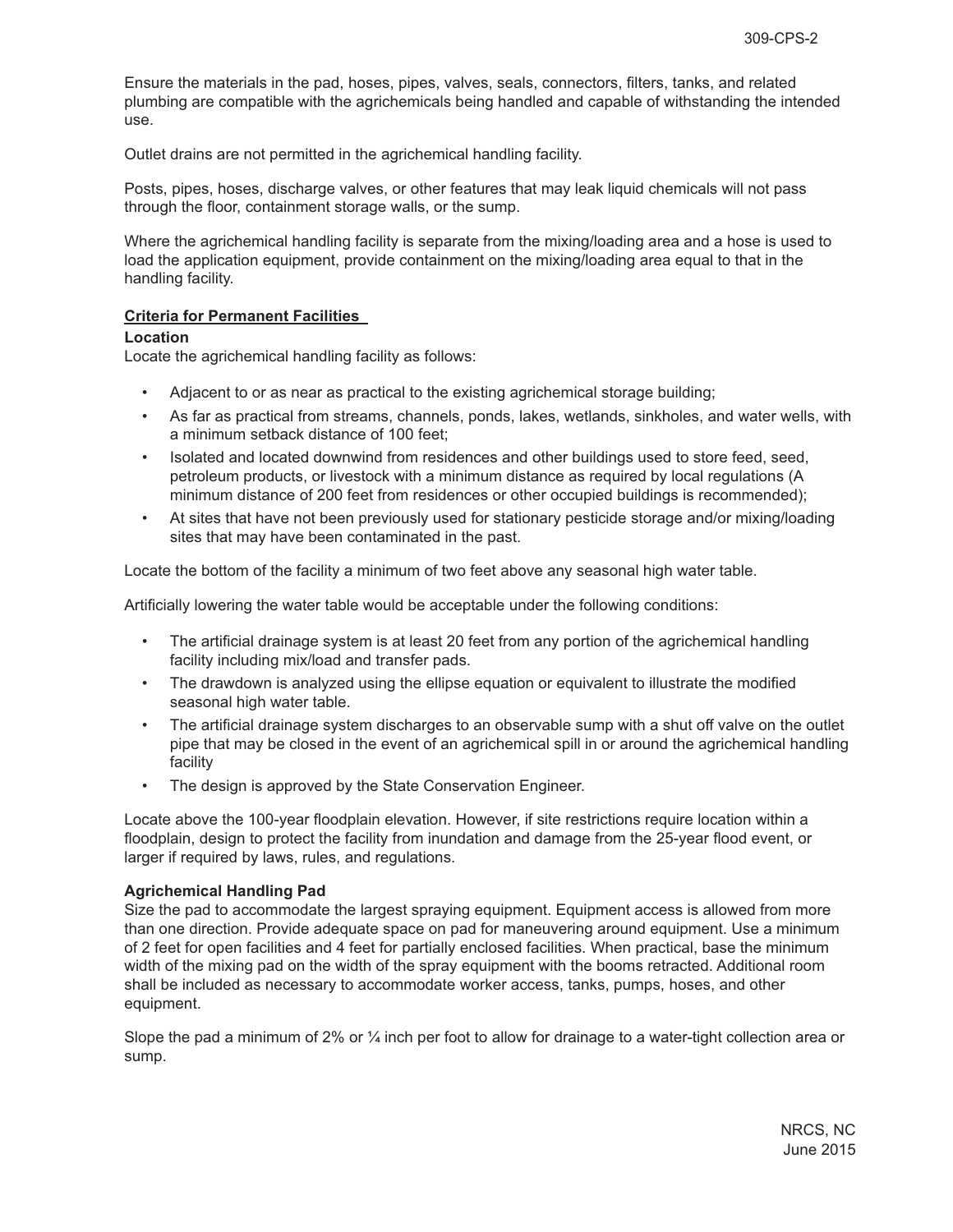## **Design Storage Capacity**

Provide a minimum storage volume on the agrichemical handling pad of 250 gallons or 1.25 times the volume of the largest storage or spray tank on the pad, whichever is greater.

For unroofed facilities, provide storage on the pad as stated above or the volume of the 25- year, 24-hour storm, whichever is greater.

Provide a means of storing the accumulated rainfall or spilled agrichemical or field applying the collected volume according to the agrichemical label within 72-hours following the rain or spill event.

Prevent outside runoff water from entering the facility for storms up to the 25-year, 24-hour event.

A curb may be required around the pad to prevent outside runoff from entering the pad area or to contain the design storage volume within the pad area.

## **Agrichemical Collection**

Provide a collection area or sump with adequate dimensions for sediment removal and pump operation. The collection area or sump shall be covered with an appropriate grate. Use a manually activated pump to remove accumulated liquids. A filter shall be installed between the pump and outlet.

#### **Equipment Wash Bay**

An equipment wash bay may be included as part of the agrichemical handing facility. A sump common to the mixing/handling area and the wash bay could be utilized.

#### **Rinsate Tanks**

Provide rinsate tanks of adequate number and size as needed for the type of operation, allowing for separation of non- compatible agrichemicals. Rinsate tanks shall be located so that any spillage or overflow drains to the sump.

#### **Manufactured Components**

Manufactured tanks and components will be structurally sound, capable of withstanding all anticipated loads, and constructed of suitable materials for their intended use. Base the tank sizes on the farm owner or operator agrichemical needs.

## **Liquid Tight**

Design the agrichemical handling pad and other areas needing to be liquid tight with either a flexible membrane liner or according to the structural design section for liquid tight concrete*.* 

#### **Flexible Membrane Liners**

All flexible membrane installations will meet the material and installation requirements of the plans and specifications provided for each installation

Flexible membrane liners will be installed under the supervision of a qualified representative of the manufacturer and all field constructed seams shall be tested and repaired in accordance with the manufacturer's recommendations.

| <b>Minimum Thickness for Membranes</b> |                          |
|----------------------------------------|--------------------------|
| <b>Type</b>                            | <b>Minimum Thickness</b> |
| <b>HDPE</b>                            | 40 mil thickness         |
| <b>LLDPE</b>                           | 40 mil thickness         |
| PVC                                    | 30 mil thickness         |
| FPP-R                                  | 45 mil thickness         |
| <b>EPDM</b>                            | 45 mil thickness         |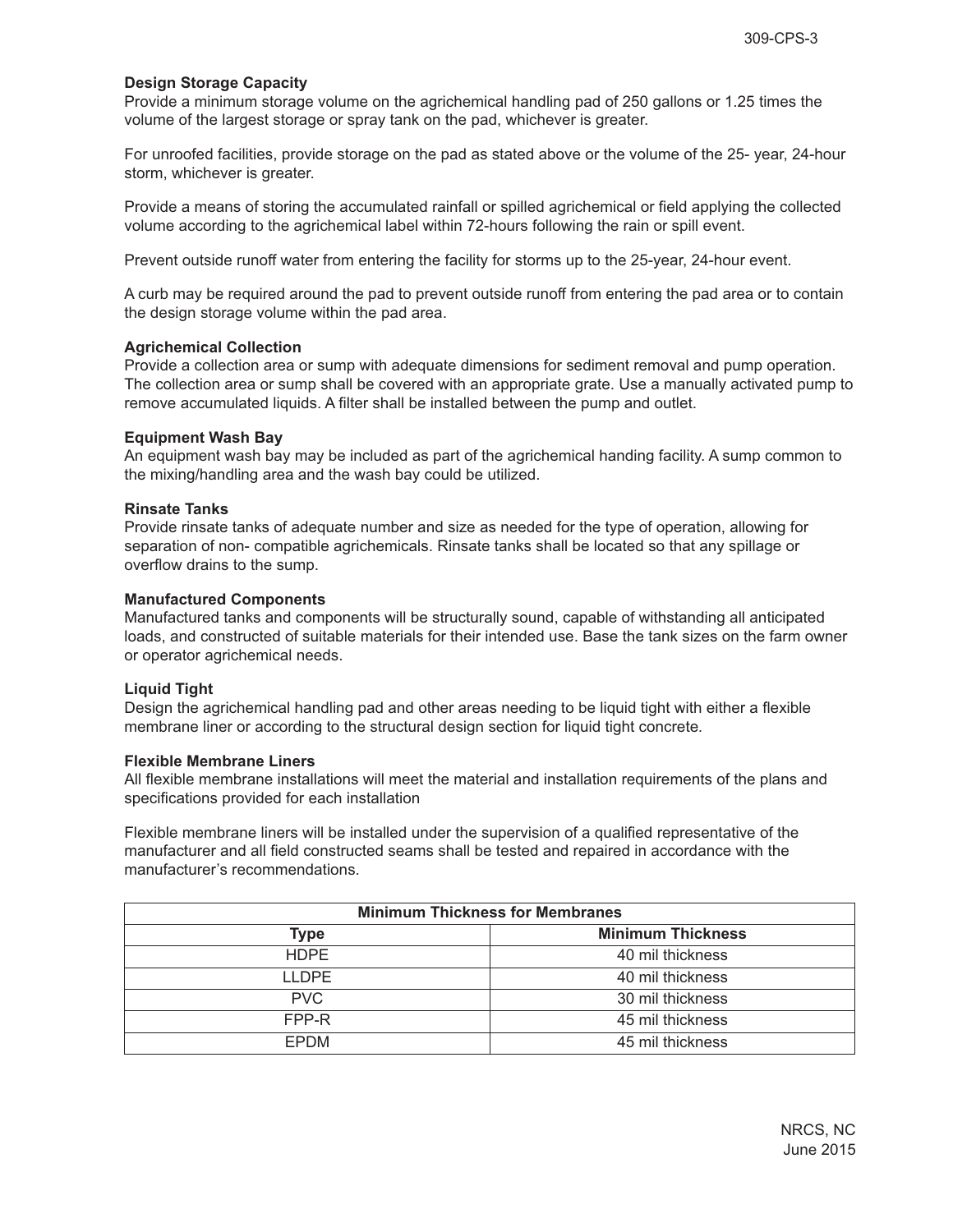## **Concrete Exposed to Agrichemicals**

Concrete exposed to agrichemicals will meet the requirements of NEH Part 642 Construction Specification 31 – Concrete for Major Structures. Use Class 5000 concrete with a water to cementitious materials ratio (w/cm) less than or equal to 0.40.

Use Type II or V Portland cement meeting the requirements of ASTM C150. Use concrete containing a supplementary cementitious material such as fly ash or natural pozzolan meeting the requirements of ASTM C618, silica fume meeting the requirements of ASTM C1240, ground blast furnace slag meeting the requirements of ASTM C989, or blended supplementary cementitious materials meeting the requirements of ASTM C1697. Use concrete that is air entrained and continuously cured for a period of seven days. The use of a curing compound may not be allowed when a chemically resistant coating is being applied. Refer to manufacturer's product data for these two products when considering using a curing compound and chemically resistant coating.

Any portion of the concrete that could potentially be subjected to continual exposure to caustic chemicals or the abrasive effects of prolonged spray, such as might occur from a leaking pressurized vessel, shall be sealed with a chemically resistant coating. Use a non-vapor barrier coating unless measures are successfully implemented to prevent vapor formation. Coatings must be resistant to the agrichemicals that will be handled at the facility and be installed in accordance with manufacturer recommendations.

## **Structural Design**

For the structural design, address all items that will influence the performance of the structure, including loading assumptions, rinsate storage tanks, material properties, and construction quality. Indicate design assumptions and construction requirements on the plans.

Locate footings below the anticipated frost depth unless measures are designed to accommodate frost/freeze conditions.

Concrete slabs shall be a minimum of 6" thick with a minimum reinforcement of #4 bars each way on 12" center.

Permanent structures will be designed according to the criteria in the following references as appropriate:

- Timber *National Design Specifications for Wood Construction*, American Forest and Paper Association;
- Steel *Manual of Steel Construction*, AISC, American Institute of Steel Construction;
- Masonry *Building Code Requirements for Masonry Structures, ACI 530*, American Concrete Institute;
- Concrete non-liquid tight *Building Code Requirements for Reinforced Concrete, ACI 318,* American Concrete Institute, for concrete structures; *Guide for the Design and Construction of Concrete Parking Lots, ACI 330R,* American Concrete Institute, for slabs-on-ground subject to distributed stationary loads, light vehicular traffic, or infrequent use by heavy trucks or agricultural equipment; *Guide to Design of Slabs-on-Ground, ACI 360R,* American Concrete Institute, for slabson-ground subject to regular or frequent heavy truck or heavy agricultural equipment traffic*.*
- Concrete liquid tight– *Structural Engineering,* NRCS National Engineering Manual (NEM) Part 536, for concrete structures; *Requirements for Environmental Concrete Structures, Slabs-on-Soil, ACI 350 Appendix H,* for concrete slabs.

## **Roofed Facilities**

When using a roof to cover the facility, use minimum snow and wind loads as specified in the current edition of ASCE 7, *Minimum Design Loads for Buildings and Other Structures*. Roof columns shall be located at the perimeter of the chemical handling pad to prevent interference with equipment. Ensure adequate clearance is provided between the lowest roof member and the highest area of the pad for the equipment being used. Roof structures shall provide a roof overhang a minimum of 2 feet to prevent rainfall from blowing into the facility. For partially enclosed facilities, a ridge vent shall also be provided.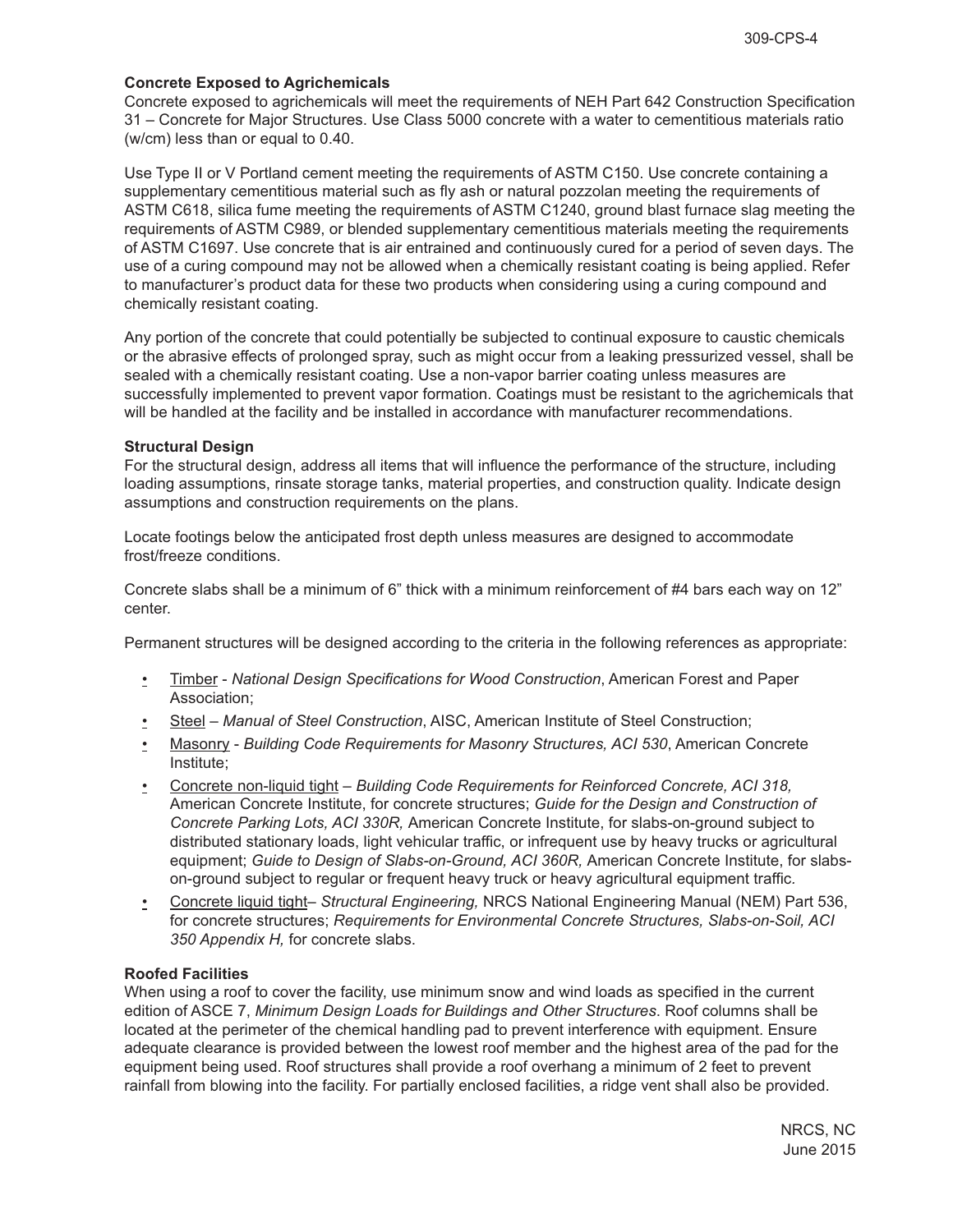## **Partially Enclosed Facilities**

Facilities shall not be fully enclosed or heated structures. Facilities are allowed to be partially enclosed to prevent precipitation from entering through the endwalls and sidewalls. Partially enclosed facilities shall provide for a sufficient amount of natural ventilation to occur and should include a minimum of 2 feet opening between the roof and sidewalls. The facility may contain endwalls and doors for security and safety purposes to restrict access when the facility is not in use. If doors are installed, they shall remain open when the facility is being used for the mixing of agrichemicals.

## **Electrical Components**

All electrical systems and components shall meet the requirements of the National Electric Code (NEC).

## **Water Supply**

Provide an adequate water supply for mixing agrichemicals, rinsing tanks and containers, and for emergency health and safety needs as appropriate for the facility. Provide all pipelines and hoses with backflow prevention and other hardware, as needed. Backflow preventers, anti-siphon devices or a minimum 2 inch air gap shall be installed on a water supply lines. If a pump and well are planned, they shall be located outside of the facility and meet the distance requirements listed under Location.

## **Safety**

Include appropriate safety features in an easily accessible location to minimize the hazards of the facility. Provide warning signs, emergency eyewash station, deluge shower, spill response kits, fire extinguishers and other devices to ensure the safety of humans. Provide adequate natural ventilation at all times for partially enclosed facilities. Fully enclosed facilities shall not be allowed. Provide controlled access for the facility to prevent entry of unauthorized personnel, livestock, or other animals.

## **Vegetation**

Stabilize disturbed areas, as necessary, using the criteria listed under "Establishment of Vegetation" in the conservation practice standard Critical Area Planting (342) and/or the state planting guide.to prevent erosion. Vegetation used to stabilize areas adjacent to the facility must be resistant to herbicide drift and accidental runoff.

## **Criteria for Portable Facilities**

A portable agrichemical handling facility is a manufactured portable device that can be easily moved from field to field and will meet the needs of the user.

## **Pad**

The pad will be constructed of durable material that is chemically resistant for the intended agrichemicals. The minimum containment capacity of the pad is 1.25 times the volume of the largest individual agrichemical container or tank that will be located on the pad. Include a sump or other provisions for easy recovery of spilled liquid.

## **CONSIDERATIONS**

For permanent facilities, the agrichemical handling facility may cause an increase in water use at the site from the mixing of agrichemicals and rinsing of agrichemical sprayers, containers and agrichemicalhandling pad.

Consider installing rinsing devices so that residual contents of agrichemical containers can be adequately rinsed. The rinse system could operate from the nurse tank discharge pump or a separate pump that provides adequate pressure. Verify with the manufacturer of the facility that any pump to be used in pressure rinsing is compatible with the rinse device. Dispose of clean, empty agrichemical containers in accordance with local and State requirements.

Consider providing a roof over permanent facilities.

Consider installing an apron at the facility entrance to minimize sediment transport onto the pad.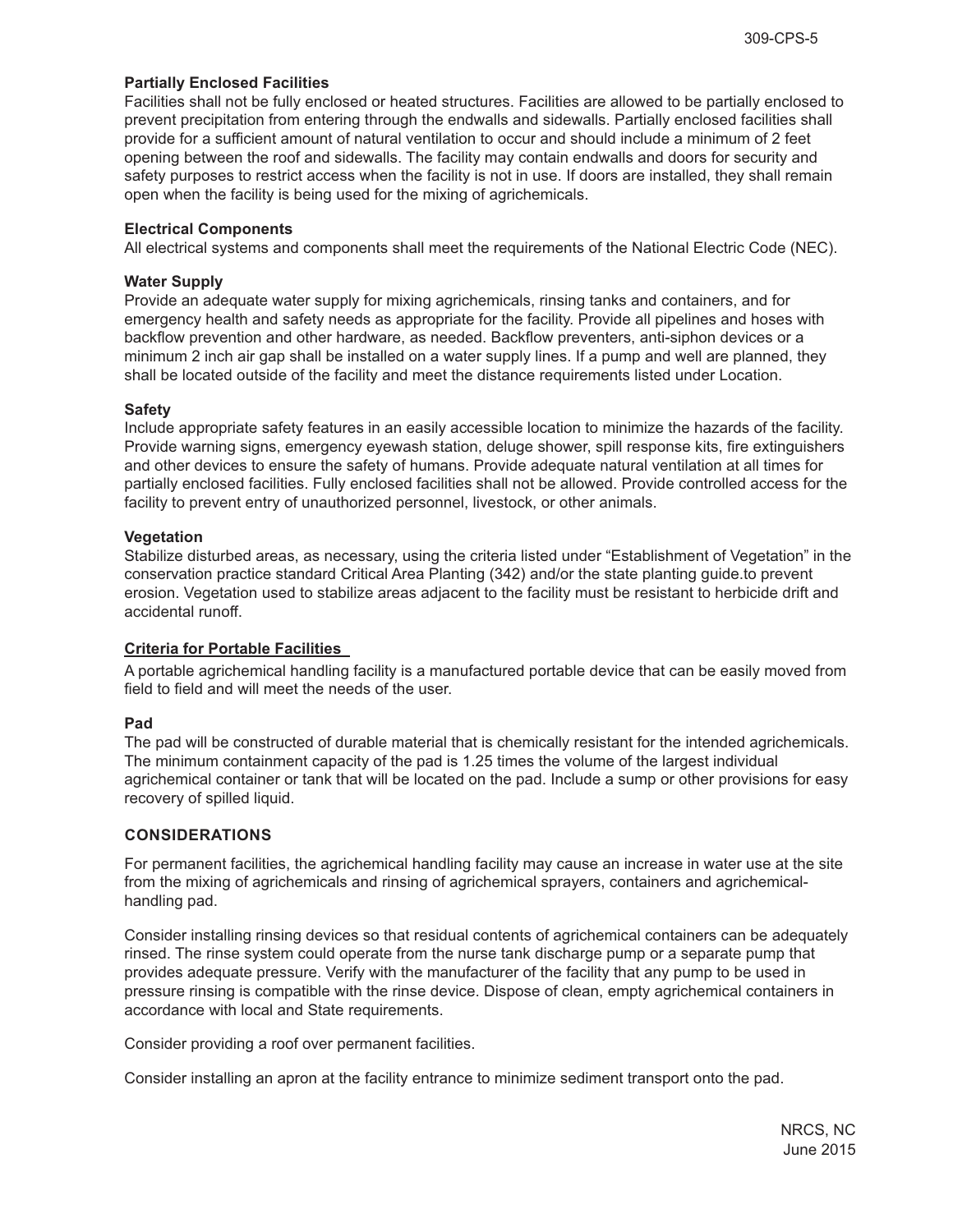Consider providing a mixing platform for filling agrichemical sprayers and mounting tanks high enough to provide for gravity flow into mixing tanks or sprayers.

For portable handling facilities, consider using a top/bottom-loading valve with built-in check valve in the hose from the nurse tank to the spray tank. This will enable the operator to remain on the ground while filling the sprayer.

## **PLANS AND SPECIFICATIONS**

Plans and specifications shall describe the requirements for applying this practice. At a minimum, include the following:

- 1. A plan view of facility layout.
- 2. Pertinent elevations of the facility.
- 3. Location of water features.
- 4. Location of electrical lines, gas lines, and requirements for burial and quality of materials.
- 5. Structural details of all components.
- 6. Electrical details of all components.
- 7. Plumbing details of all components.
- 8. Locations and details of safety features.
- 9. Where a roof structure is used to protect the facility, include design data and building dimensions.
- 10. Ingress/egress to the facility
- 11. Vegetative requirements.
- 12. Quantities.
- 13. Drainage/grading plan if needed.
- 14. Soil and foundation findings, interpretations, and reports.
- 15. Temporary erosion control measures during construction.

Review plans and specifications of portable agrichemical handling facilities. Ensure that the information submitted by the manufacturer on the proposed facility meets the requirements of this standard.

## **OPERATION AND MAINTENANCE**

Develop an operation and maintenance (O&M) plan that is consistent with the purpose of the practice, the intended design life, safety requirements, design criteria, and all local, state, and federal laws and regulations. A copy of the O&M plan shall be located at the facility.

The O&M Plan is to address the following:

- Brief description of the facility. Define parameters used to size and design the facility such as storage tank and equipment sizes.
- The facility will not be used for purposes other than the storing, mixing, loading, cleaning, and maintenance of materials and equipment used for agrichemical application.
- An inventory of agrichemicals to be stored or handled at the facility. Material Safety Data Sheets must be available on site.
- The proposed method of handling and disposing of rinsate, washwater, and spills.
- A process for handling accumulated rainfall.
- A process for handling accumulated sediment.
- A strategy for cleaning surfaces between different agrichemical mixing operations.
- An inspection plan of structural components such as the condition of concrete, curbing, sump, access roads, building structure, etc. Note the timing of inspections, conditions that would cause